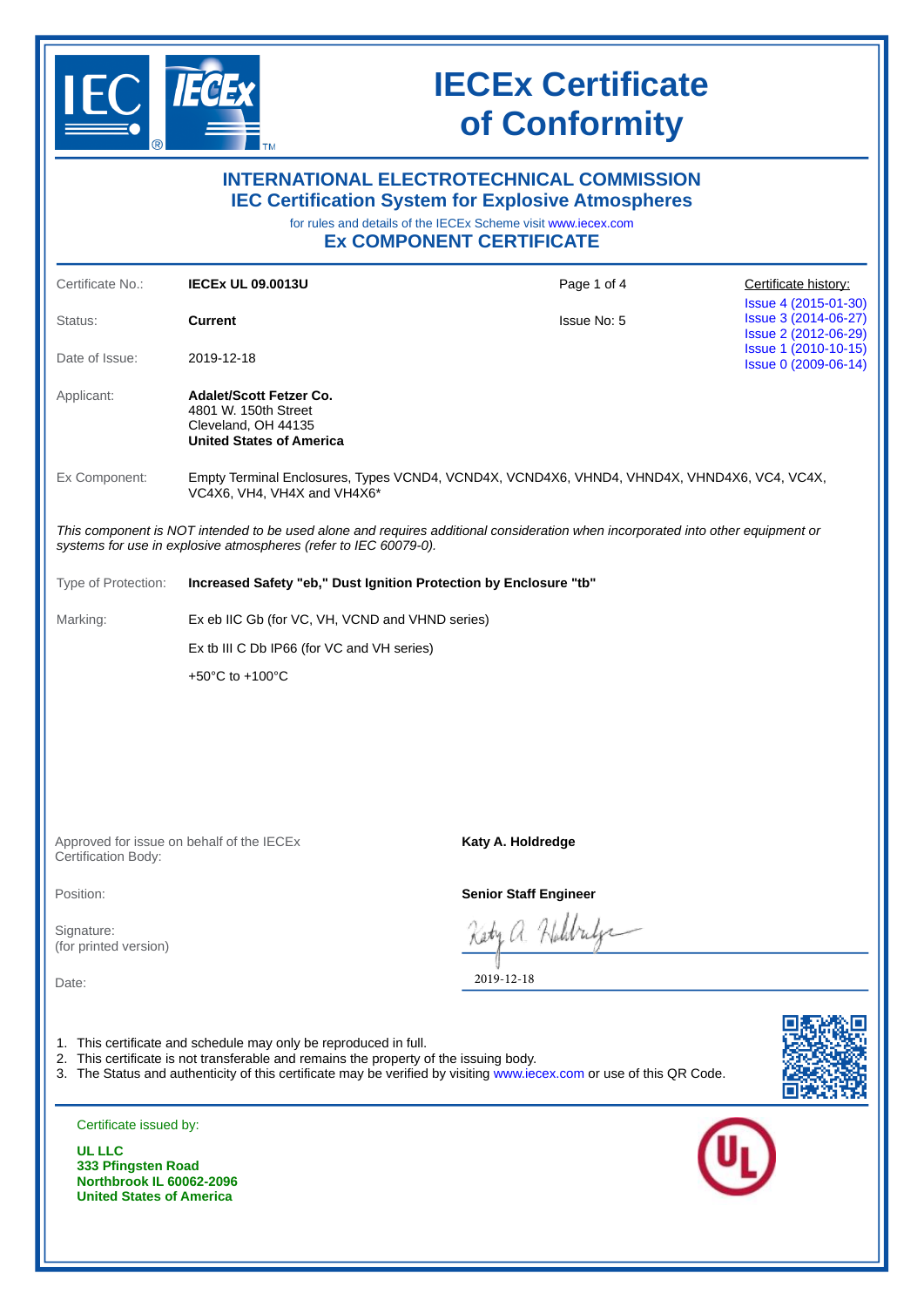

| Certificate No.:                                                                                                                                                                                                                                                                                                                                                                                                                                                                                         | <b>IECEX UL 09.0013U</b>                                                                                                                                     | Page 2 of 4        |  |  |  |
|----------------------------------------------------------------------------------------------------------------------------------------------------------------------------------------------------------------------------------------------------------------------------------------------------------------------------------------------------------------------------------------------------------------------------------------------------------------------------------------------------------|--------------------------------------------------------------------------------------------------------------------------------------------------------------|--------------------|--|--|--|
| Date of issue:                                                                                                                                                                                                                                                                                                                                                                                                                                                                                           | 2019-12-18                                                                                                                                                   | <b>Issue No: 5</b> |  |  |  |
| Manufacturer:                                                                                                                                                                                                                                                                                                                                                                                                                                                                                            | <b>Adalet/Scott Fetzer Co.</b><br>4801 W. 150th Street<br>Cleveland, OH 44135<br><b>United States of America</b>                                             |                    |  |  |  |
| Additional<br>manufacturing<br>locations:                                                                                                                                                                                                                                                                                                                                                                                                                                                                |                                                                                                                                                              |                    |  |  |  |
| This certificate is issued as verification that a sample(s), representative of production, was assessed and tested and found to comply with<br>the IEC Standard list below and that the manufacturer's quality system, relating to the Ex products covered by this certificate, was<br>assessed and found to comply with the IECEx Quality system requirements. This certificate is granted subject to the conditions as set out in<br>IECEx Scheme Rules, IECEx 02 and Operational Documents as amended |                                                                                                                                                              |                    |  |  |  |
| <b>STANDARDS:</b><br>The equipment and any acceptable variations to it specified in the schedule of this certificate and the identified documents, was found<br>to comply with the following standards                                                                                                                                                                                                                                                                                                   |                                                                                                                                                              |                    |  |  |  |
| IEC 60079-0:2011<br>Edition:6.0                                                                                                                                                                                                                                                                                                                                                                                                                                                                          | Explosive atmospheres - Part 0: General requirements                                                                                                         |                    |  |  |  |
| IEC 60079-31:2013<br>Edition:2                                                                                                                                                                                                                                                                                                                                                                                                                                                                           | Explosive atmospheres - Part 31: Equipment dust ignition protection by enclosure "t"                                                                         |                    |  |  |  |
| IEC 60079-7:2017<br>Edition: 5.1                                                                                                                                                                                                                                                                                                                                                                                                                                                                         | Explosive atmospheres - Part 7: Equipment protection by increased safety "e"                                                                                 |                    |  |  |  |
|                                                                                                                                                                                                                                                                                                                                                                                                                                                                                                          | This Certificate does not indicate compliance with safety and performance requirements<br>other than those expressly included in the Standards listed above. |                    |  |  |  |
| <b>TEST &amp; ASSESSMENT REPORTS:</b><br>A sample(s) of the equipment listed has successfully met the examination and test requirements as recorded in:                                                                                                                                                                                                                                                                                                                                                  |                                                                                                                                                              |                    |  |  |  |

Test Report:

[US/UL/ExTR09.0015/05](https://www.iecex-certs.com/deliverables/REPORT/61874/view)

Quality Assessment Report:

[US/UL/QAR08.0003/09](https://www.iecex-certs.com/deliverables/REPORT/61366/view)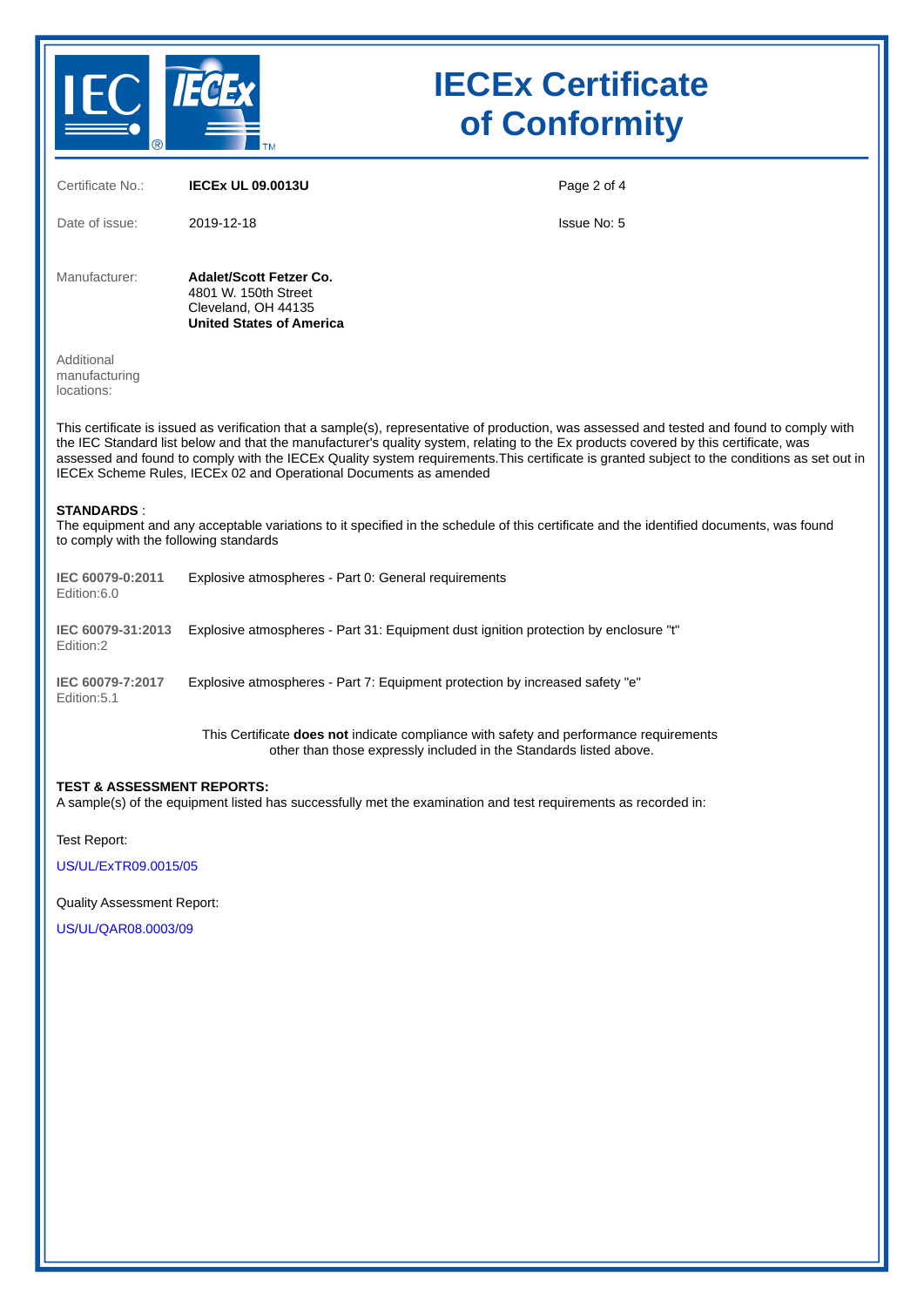

Certificate No.: **IECEx UL 09.0013U**

Date of issue: 2019-12-18

Page 3 of 4

Issue No: 5

#### **Ex Component(s) covered by this certificate is described below:**

The devices are empty increased safety and dust protected terminal enclosures constructed out of brushed finish 316L stainless steel and are available in various sizes and depths. The enclosures consist of a cover, hinge assembly, body, external and internal grounding lugs, gland plates, gaskets and welded mounting lugs. The enclosures may be mounted in a vertical or horizontal position.

#### **Please see Annex for additional information.**

#### **SCHEDULE OF LIMITATIONS:**

- To minimize the risk of electrostatic charge, provisions shall be made for adequate grounding and equipment shall be installed in such a manner so that accidental discharge shall not occur.
- Installation of conduit/cable entries must be in accordance with Drawing No. DS814 and DS814ND.
- All cable entry devices and blanking elements must be certified for protection type 'eb' and 'tb' and must have a minimum IP66 rating for the VC and VH enclosures.
- All cable entry devices and blanking elements must be certified for protection type 'eb' and must have a minimum IP66 rating for the VCND and VHND enclosures.
- All unused device openings in the box must be fitted with a certified close-up plug of protection types 'eb' and must have a minimum IP66 rating for the VCND and VHND enclosures.
- All unused device openings in the box must be fitted with a certified close-up plug of protection types 'eb' and 'tb' and must have a minimum IP66 rating for the VC and VH enclosures.
- These enclosures shall be installed to a flat rigid surface using the mounting means provided.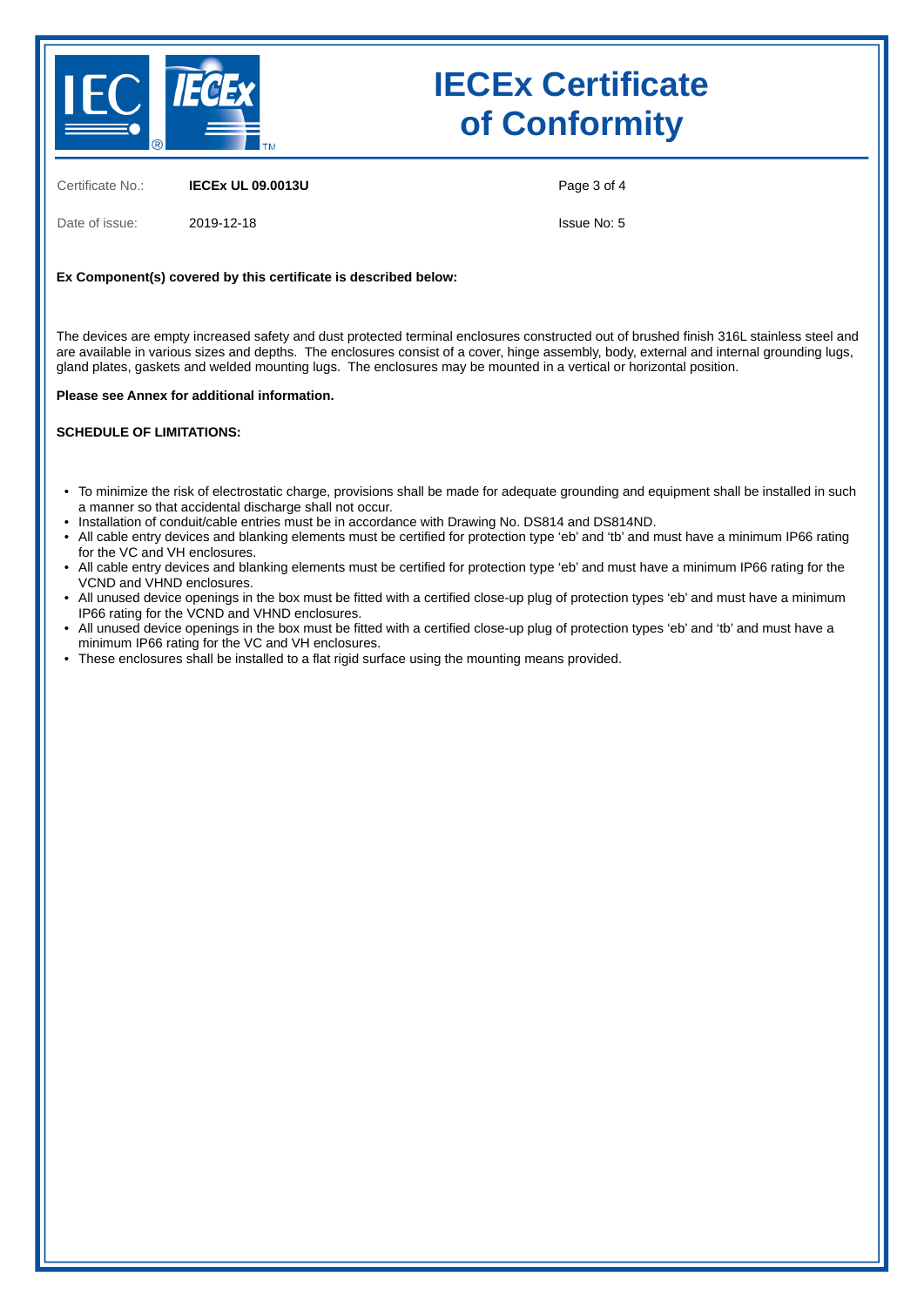

Certificate No.: **IECEx UL 09.0013U**

Date of issue: 2019-12-18

Page 4 of 4

Issue No: 5

### **DETAILS OF CERTIFICATE CHANGES (for issues 1 and above)**

Issue 1: Addition of new models.

Issue 2: Nomenclature was updated to increase the enclosure depth and to include a "U" to designate an empty enclosure. New latch construction was evaluated.

Issue 3: Updated to the latest standards and updated the dust protection technique to "tb".

Issue 4: Addition of the VCND and VHND models which are only suitable for gas atmospheres.

Issue 5: Minor drawing updates; updates IEC 60079-31 to 2nd edition and IEC 60079-7 to edition 5.1.

**Annex:**

[Annex to IECEx UL 09.0013U Issue 5.pdf](https://www.iecex-certs.com/deliverables/CERT/45376/view)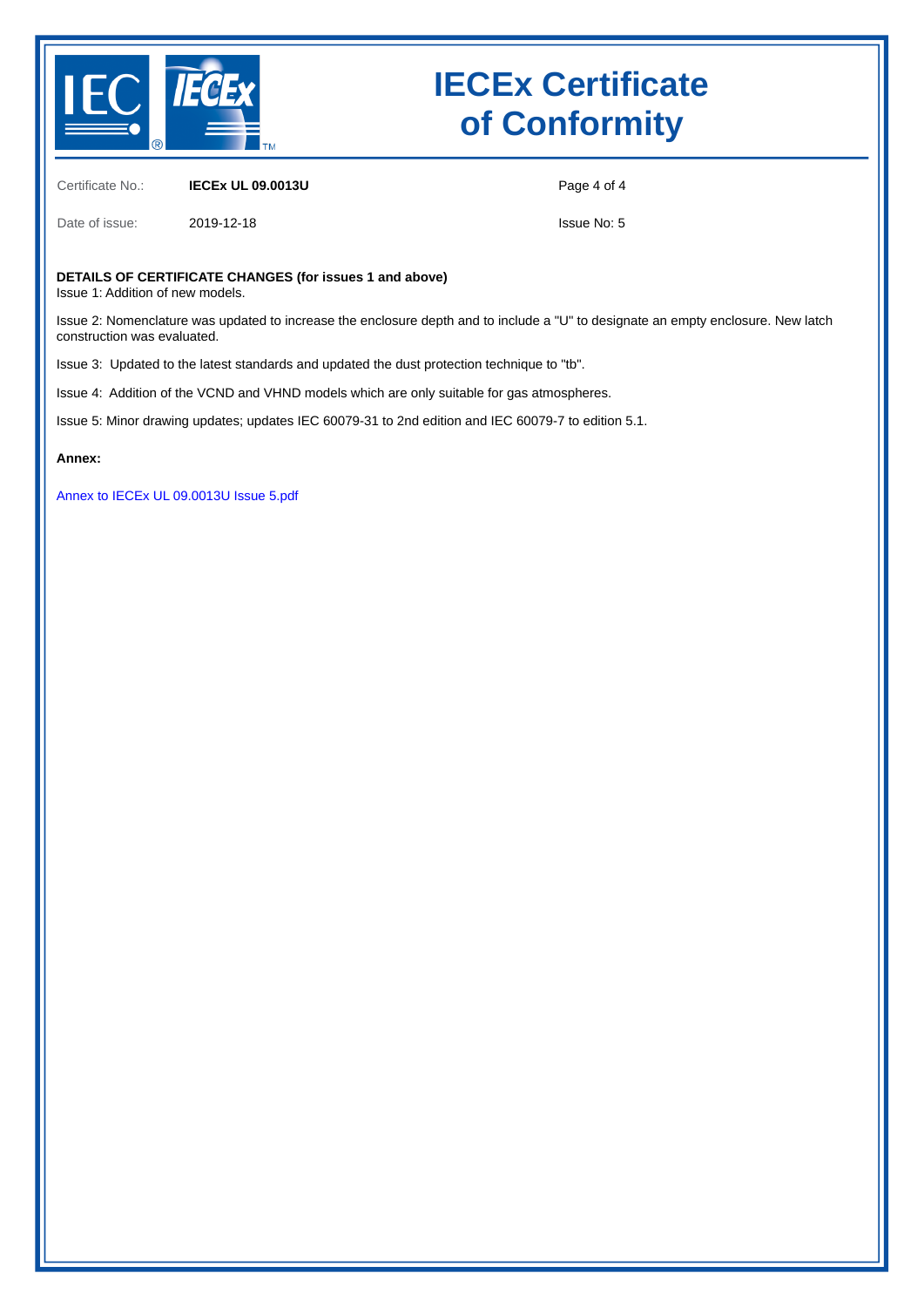

Certificate No.: IECEx UL 09.0013U

Issue No.: 5 Page 1 of 3

### **TYPE DESIGNATION**

| VC4X6<br>ı | 09<br>Ш                                                                                  | 06<br>Ш | 05<br>IV | н<br>v | U<br>VI | А<br>VII |                                               |
|------------|------------------------------------------------------------------------------------------|---------|----------|--------|---------|----------|-----------------------------------------------|
| I.         | <b>Basic Enclosure Designation</b>                                                       |         |          |        |         |          |                                               |
|            | VC4X - Brushed Finish Stainless Steel 304<br>VC4X6 - Brushed Finish Stainless Steel 316L |         |          |        |         |          | VCND4X - Brushed Finish Stainless Steel 304   |
| ΙΙ.        | Enclosure Length<br>XX - Any two-digit number (30 maximum)                               |         |          |        |         |          | VCND4X6 - Brushed Finish Stainless Steel 316L |
| III.       | Enclosure Width<br>XX - Any two-digit number (30 maximum)                                |         |          |        |         |          |                                               |
| IV.        | <b>Enclosure Depth</b>                                                                   |         |          |        |         |          |                                               |
|            | XX - Any two-digit number (16 maximum)                                                   |         |          |        |         |          |                                               |
| V.         | <b>Mounting Feet</b>                                                                     |         |          |        |         |          |                                               |
|            | H - Horizontal                                                                           |         |          |        |         |          |                                               |
|            | V - Vertical                                                                             |         |          |        |         |          |                                               |
| VI.        | U - Empty Enclosure                                                                      |         |          |        |         |          |                                               |
| VII.       | <b>Gland Plate Location</b>                                                              |         |          |        |         |          |                                               |
|            | A – Gland Plate on Top Side                                                              |         |          |        |         |          |                                               |
|            | B – Gland Plate on Bottom Side                                                           |         |          |        |         |          |                                               |
|            | C - Gland Plate on Left Side                                                             |         |          |        |         |          |                                               |
|            | D - Gland Plate on Right Side                                                            |         |          |        |         |          |                                               |
|            |                                                                                          |         |          |        |         |          |                                               |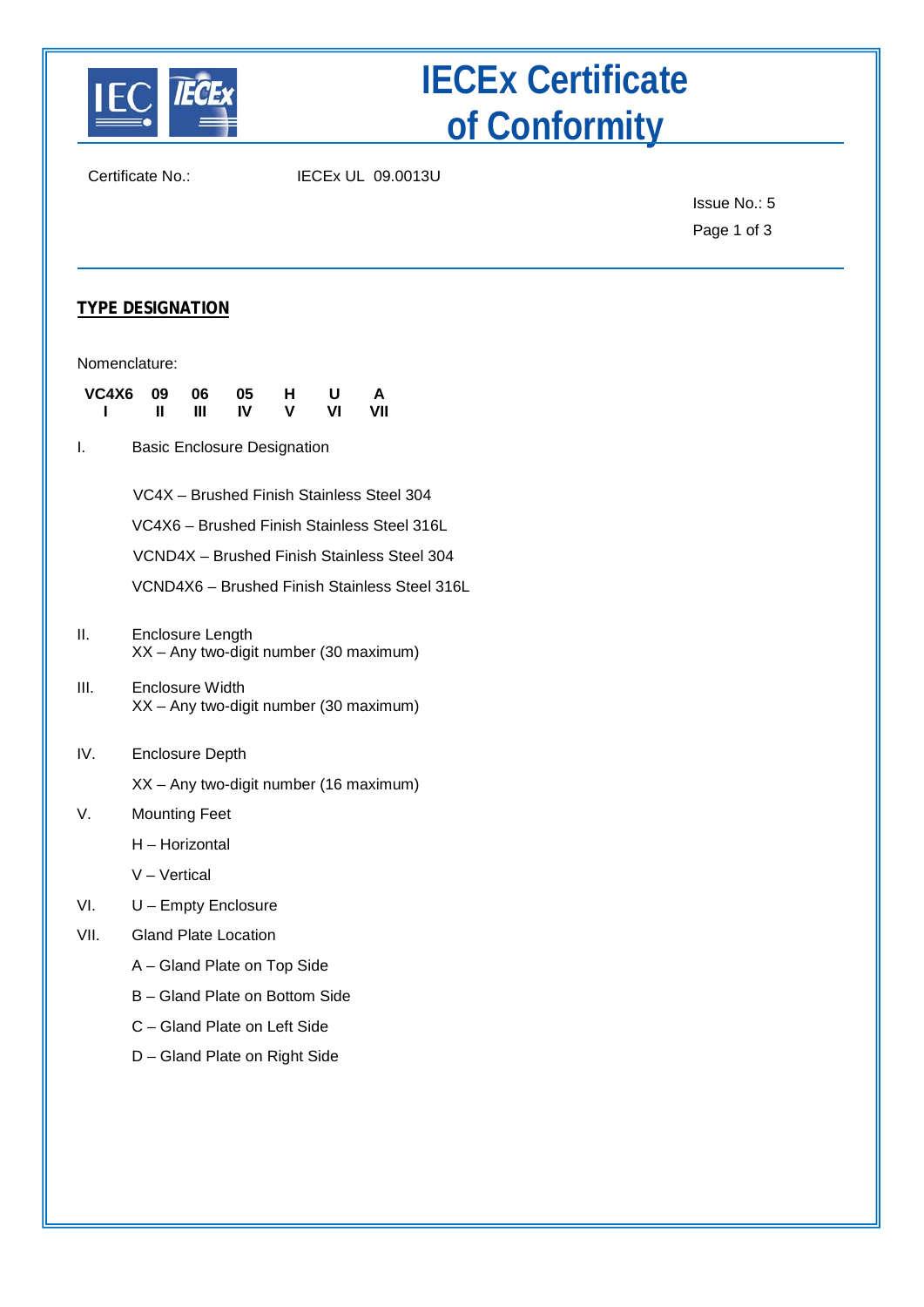

Certificate No.: IECEx UL 09.0013U

Issue No.: 5 Page 2 of 3

| VH4X6 10 10 06 U A |   |   |     |              |    |
|--------------------|---|---|-----|--------------|----|
|                    | Ш | Ш | IV. | $\mathsf{v}$ | VI |

I. Basic Enclosure Designation

VH4X – Brushed Finish Stainless Steel 304

VH4X6 – Brushed Finish Stainless Steel 316L

VHND4X – Brushed Finish Stainless Steel 304

VHND4X6 – Brushed Finish Stainless Steel 316L

II. Enclosure Length XX – Any two-digit number (30 maximum)

### III. Enclosure Width XX – Any two-digit number (30 maximum)

- IV. Enclosure Depth
	- XX Any two-digit number (16 maximum)

### V. U – Empty Enclosure

### VI. Gland Plate Location

- A Gland Plate on Top Side
- B Gland Plate on Bottom Side
- C Gland Plate on Left Side
- D Gland Plate on Right Side